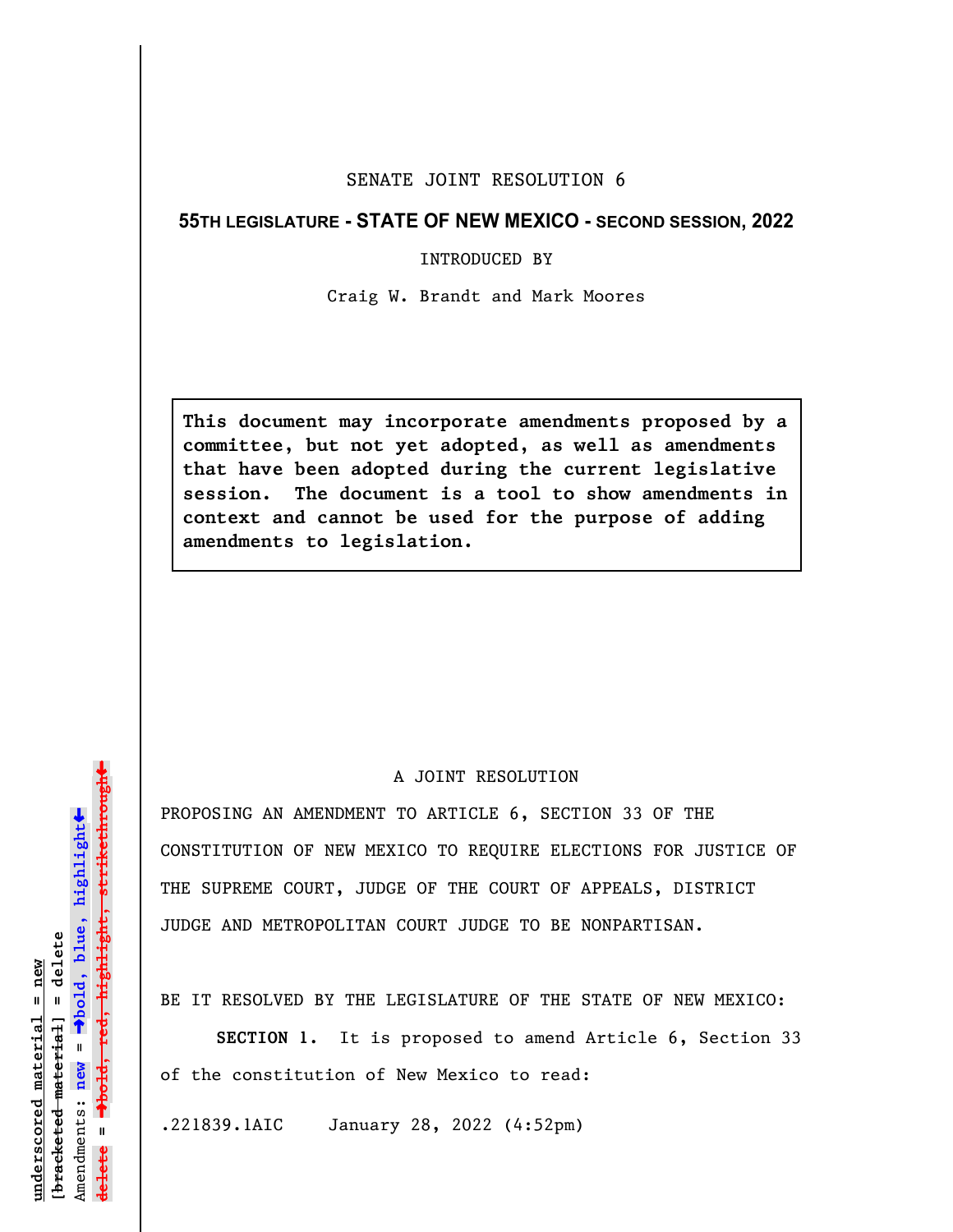"A. Each justice of the supreme court, judge of the court of appeals, district judge or metropolitan court judge shall have been elected to that position in a [partisan] nonpartisan election process as provided by law prior to being eligible for a nonpartisan retention election. Thereafter, each such justice or judge shall be subject to retention or rejection on a nonpartisan ballot. Retention of the judicial office shall require at least fifty-seven percent of the vote cast on the question of retention or rejection.

B. Each justice of the supreme court or judge of the court of appeals shall be subject to retention or rejection in like manner SRC $\rightarrow$ at the general election<>SRC every eighth year.

C. Each district judge shall be subject to retention or rejection in like manner SRC<sup>+</sup>at the general **election**»**SRC** every sixth year.

D. Each metropolitan court judge shall be subject to retention or rejection in like manner **SRC**º**at the general election**»**SRC** every fourth year.

E. Every justice of the supreme court, judge of the court of appeals, district judge or metropolitan court judge who was elected to office in a partisan election and is holding office on January 1 next following the date of the election at which this amendment is adopted shall be deemed to have fulfilled the requirements of Subsection A of this section, and the justice or judge shall be eligible for retention or

.221839.1AIC January 28, 2022 (4:52pm)